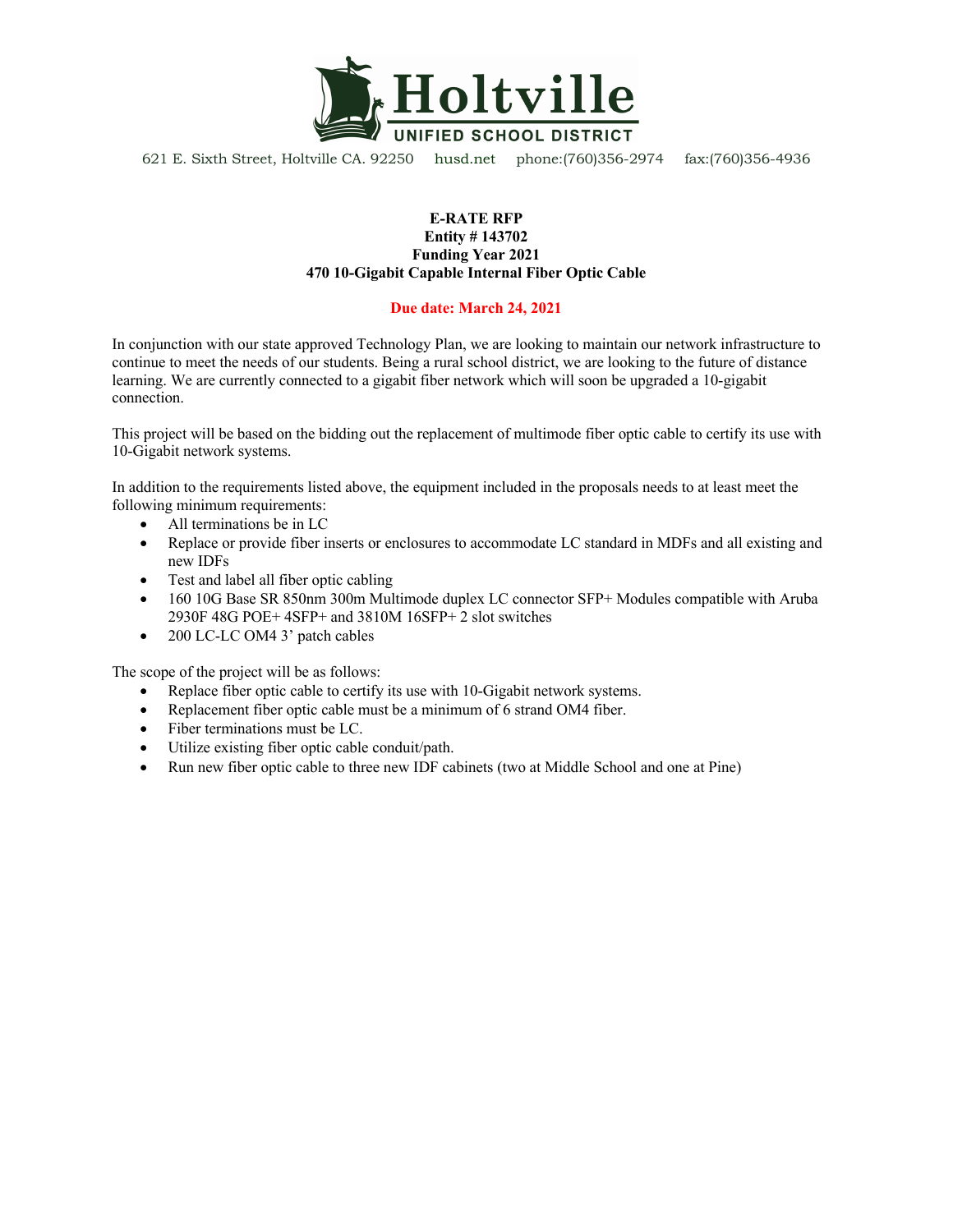#### **Finley Elementary (1 MDF and 17 IDFs):**

- Approximately 44 classrooms, 1 office, 1 Library, 1 auditorium and 1 cafeteria
- Construction is mostly concrete and wood with 18 portable buildings
- Existing 1-Gigabit multimode fiber is serving as uplink to site MDF
- See below layout:

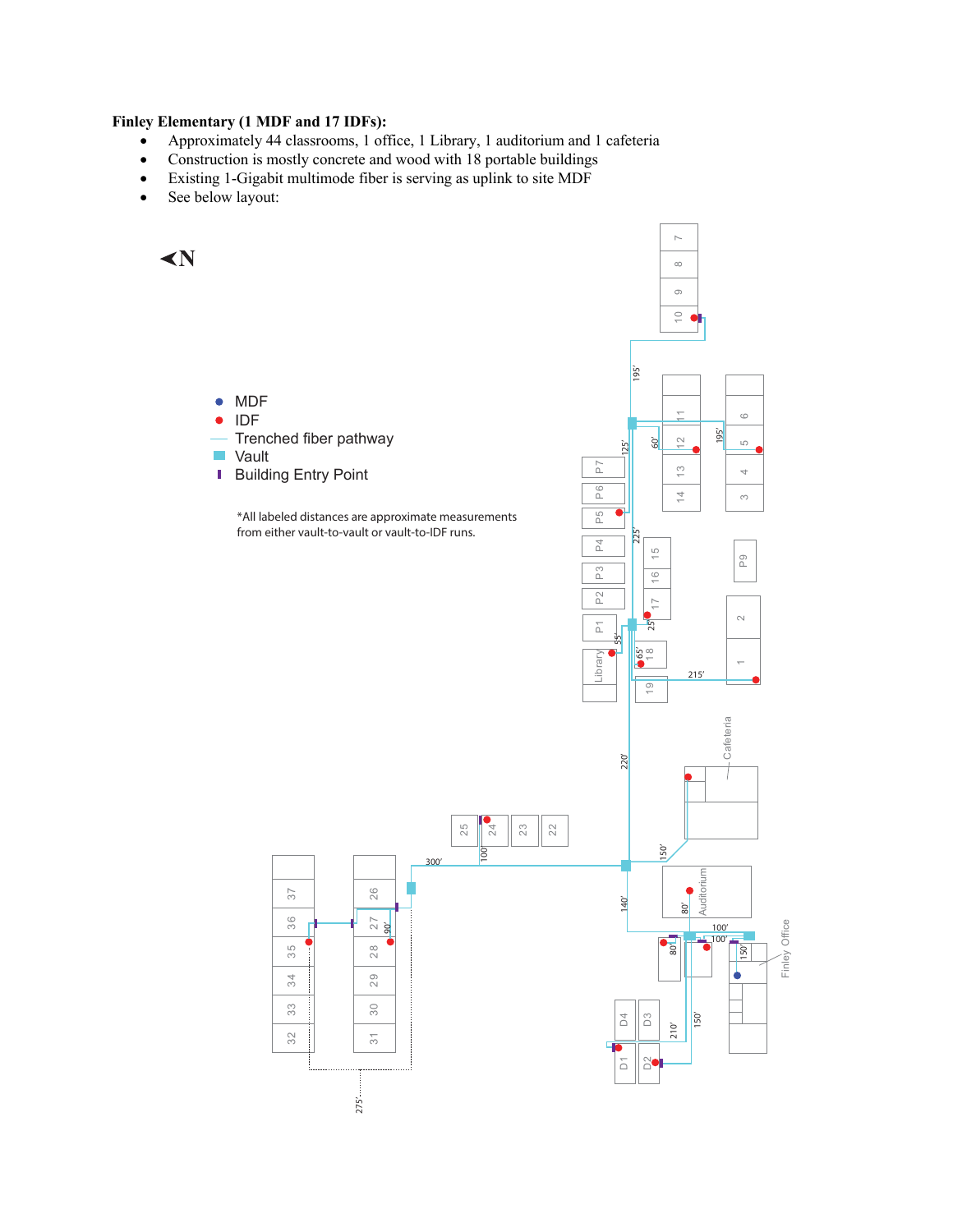#### **Holtville High School (1 MDF and 14 IDFs):**

- Approximately 40 classrooms, 1 office, 1 Gymnasium, 1 Library and 1 cafeteria
- Construction is mostly concrete and wood with 10 portable buildings
- Existing 1-Gigabit multimode fiber is serving as uplink to site MDF
- See below layout:

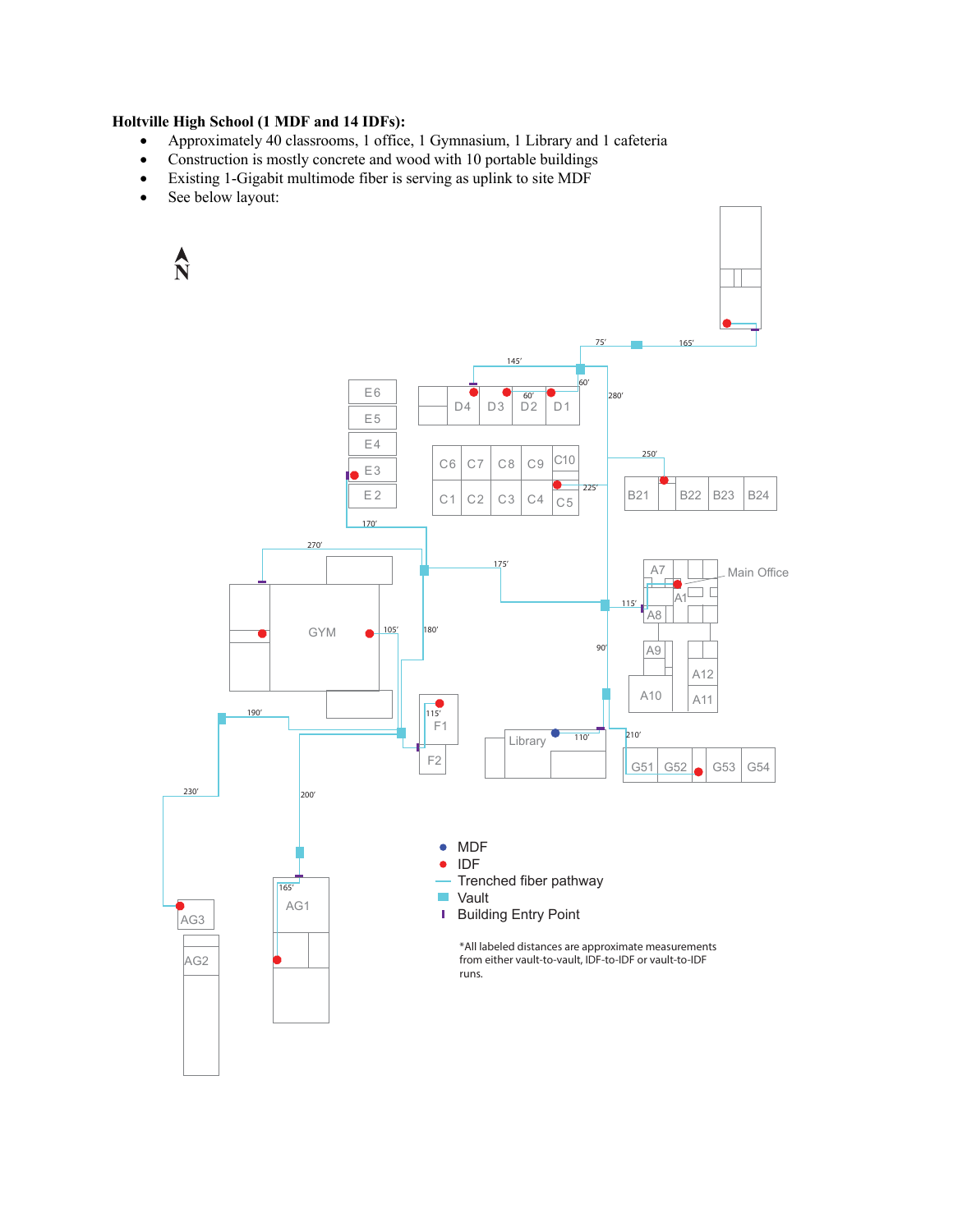### **Sam Webb High School / Freedom Academy (1 MDF and 7 IDFs):**

- Approximately 8 classrooms and 1 office
- Construction is mostly concrete and wood with 5 portable buildings
- Existing 1-Gigabit multimode fiber is serving as uplink to site MDF
- See below layout:



\*All labeled distances are approximate measurements from either vault-to-vault, IDF-to-IDF or vault-to-IDF runs.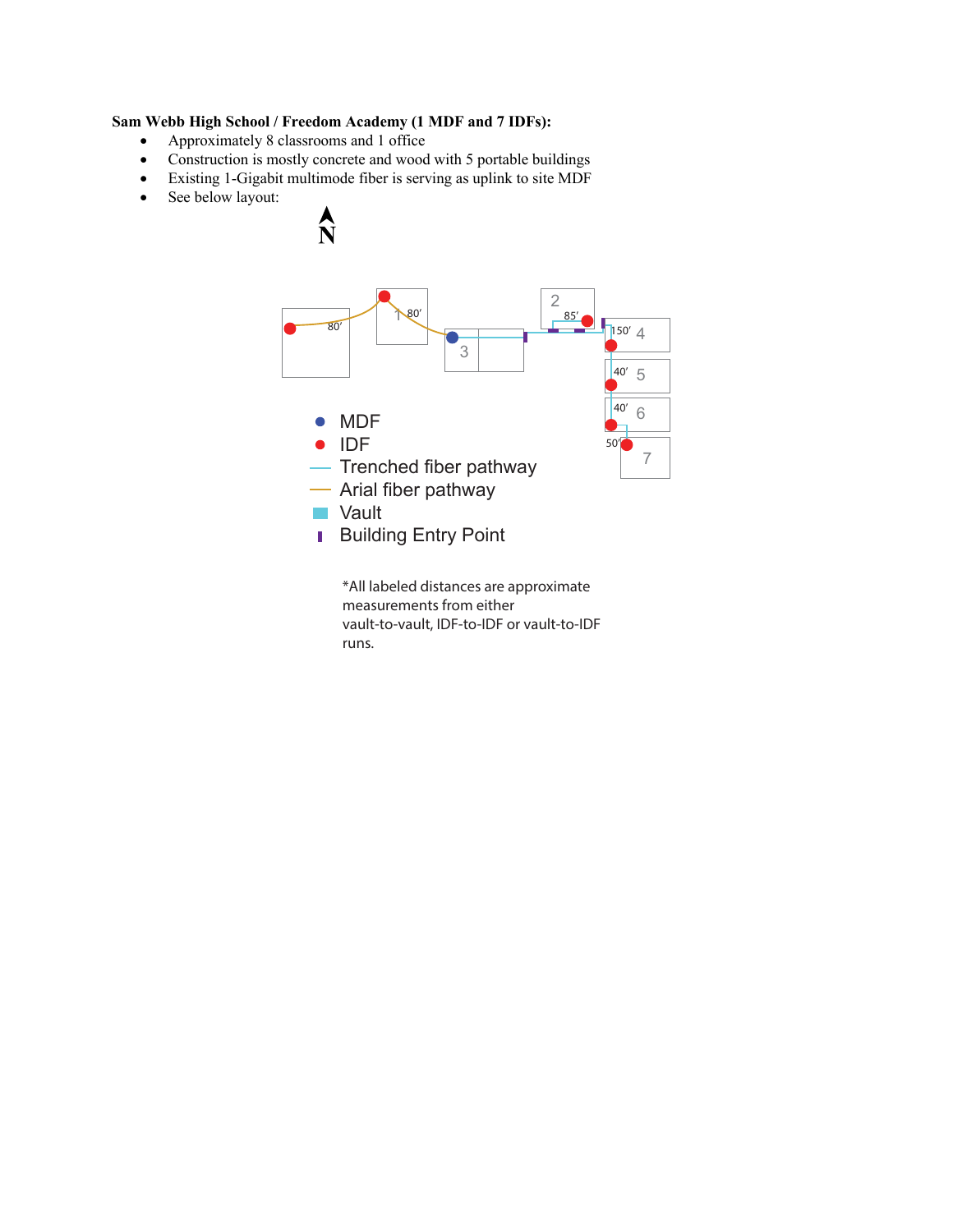#### **Holtville Middle School (1 MDF and 5 existing IDFs and 2 new IDF):**

- Approximately 18 classrooms, 1 office, 1 Library and 1 cafeteria
- Construction is mostly concrete and wood with 7 portable buildings
- Existing 1-Gigabit multimode fiber is serving as uplink to site MDF
- See below layout:



\*All labeled distances are approximate measurements from either vault-to-vault, IDF-to-IDF or vault-to-IDF runs.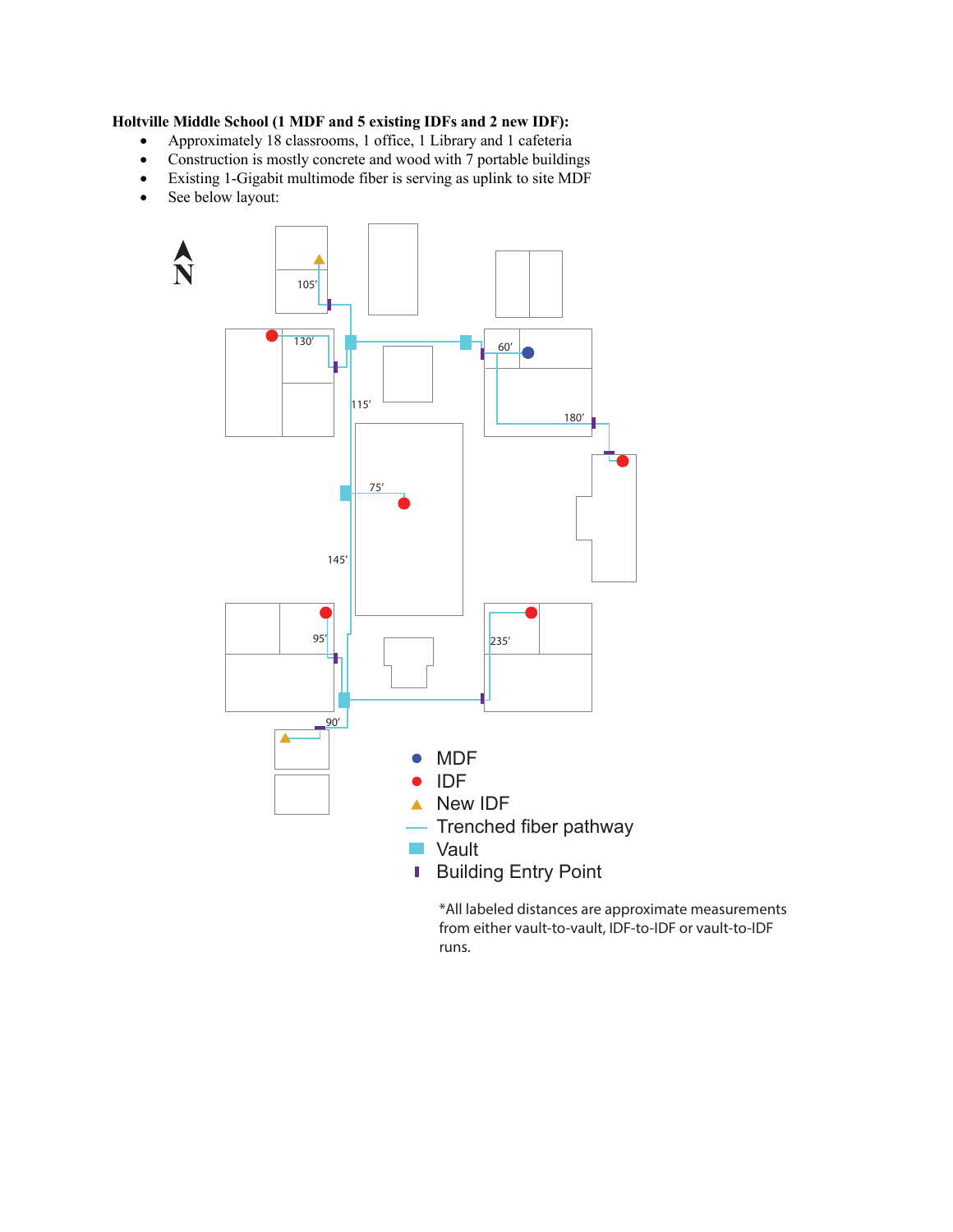#### **Pine School (1 MDF and 4 existing IDFs and 1 new IDF):**

- Approximately 18 classrooms, 1 office, 1 Library and 1 cafeteria
- Construction is mostly concrete and wood with 7 portable buildings
- Existing 1-Gigabit multimode fiber is serving as uplink to site MDF
- See below layout:



\*All labeled distances are approximate measurements from either vault-to-vault, IDF-to-IDF or vault-to-IDF runs.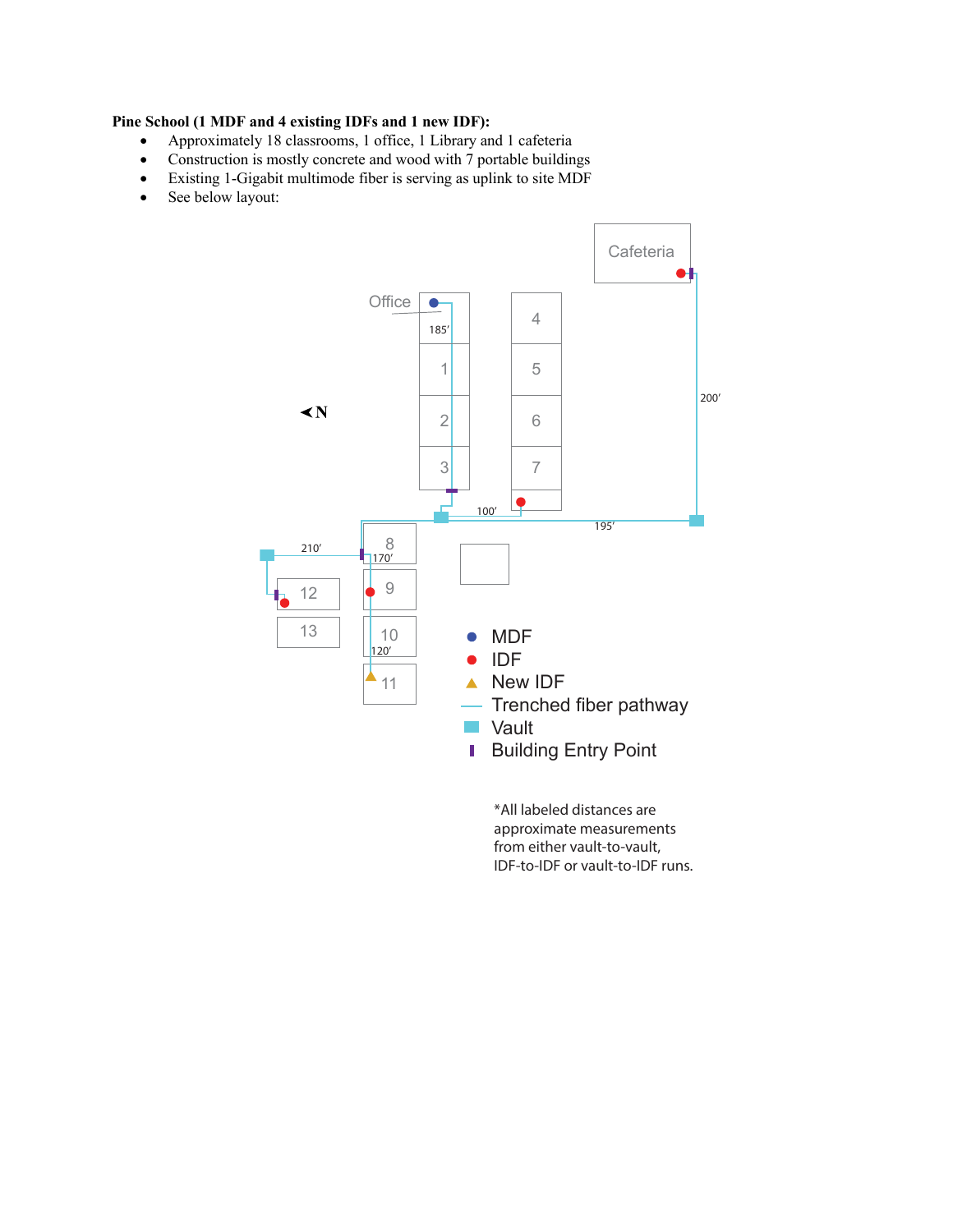#### **The Holtville Unified School District is requesting proposals for Year 21 (2021) E-Rate program.**

#### **Section 1 - Instructions to Bidders**

- 1. Award of this proposal is contingent upon the approval of funding from the Schools and Libraries Universal Service Administrative Company. The successful bidder agrees to bill and receive a portion of the payment for the provisions of goods and services described herein directly from the Universal Service Administrative Company ("USAC"), and/or the Schools and Libraries Division ("SLD"). Holtville Unified School District (HUSD) and the successful bidder will act in a reasonable manner and comply with any Schools and Libraries Universal Service Fund Program requirements. Contract will take effect on July 1, 2021 and continue through September 30, 2021. Should a contract extension be agreed to by the HUSD, the vendor and permitted by the Schools and Libraries Service Administrative Company, the contract may be extended accordingly.
- 2. If a contract(s) is/are to be awarded as a result of this Request for Proposals, it shall be awarded to the bidder who is responsible and whose proposal provides the best potential value to the Holtville Unified School District. Responsible means the capability in all respects to perform fully the contract requirements and the integrity and reliability to assure performance of the contract obligations.
- 3. 2 printed, bound copies of RFP's including all required documents must be received by 5:00 PM local time (PST) on March  $24<sup>th</sup>$ , 2021. Proposals received after this time and date will NOT be accepted for the bid process and returned to the vendor. Bidders are solely responsible for ensuring timely receipt of their proposal
- 4. The System Vendor Response Form is a required document and must be submitted with the printed, bound copies as well as in electronic format on CD.
- 5. Send proposals and electronic copies in a sealed envelope via postal service, FedEx, etc. to:

Holtville Unified School District 10Gig Fiber Attention: Anthony Martinez 621 E.  $6<sup>th</sup>$  Street Holtville, CA 92250

- 6. All received RFP's will be opened at 8:30am local time (PST) on Thursday March  $25<sup>th</sup>$ , 2021 in the IT Department, Holtville Unified School District 621 E. 6<sup>th</sup> Street Holtville, CA. 92250.
- 7. Bidders may not amend their proposal after the closing date and time, unless as a result of negotiations commenced by Holtville Unified School District but may withdraw their proposal at any time.
- 8. Bidders may withdraw their RFP prior to the bid opening date.
- 9. All questions or inquiries concerning this Request for Proposals must be submitted to Anthony Martinez at HUSD IT center.

tmartinez@husd.net Office: 760-232-4602 Cell: 760-756-8651

- 10. Detailed, line-item quotation(s) must be provided by the bidder. All quotations must be labeled to show the section(s) of the RFP that the quotation corresponds to. Bidders must also fill in the total amounts on this RFP for each section and submit this RFP with their proposal.
- 11. Holtville's sales tax is 7.75%.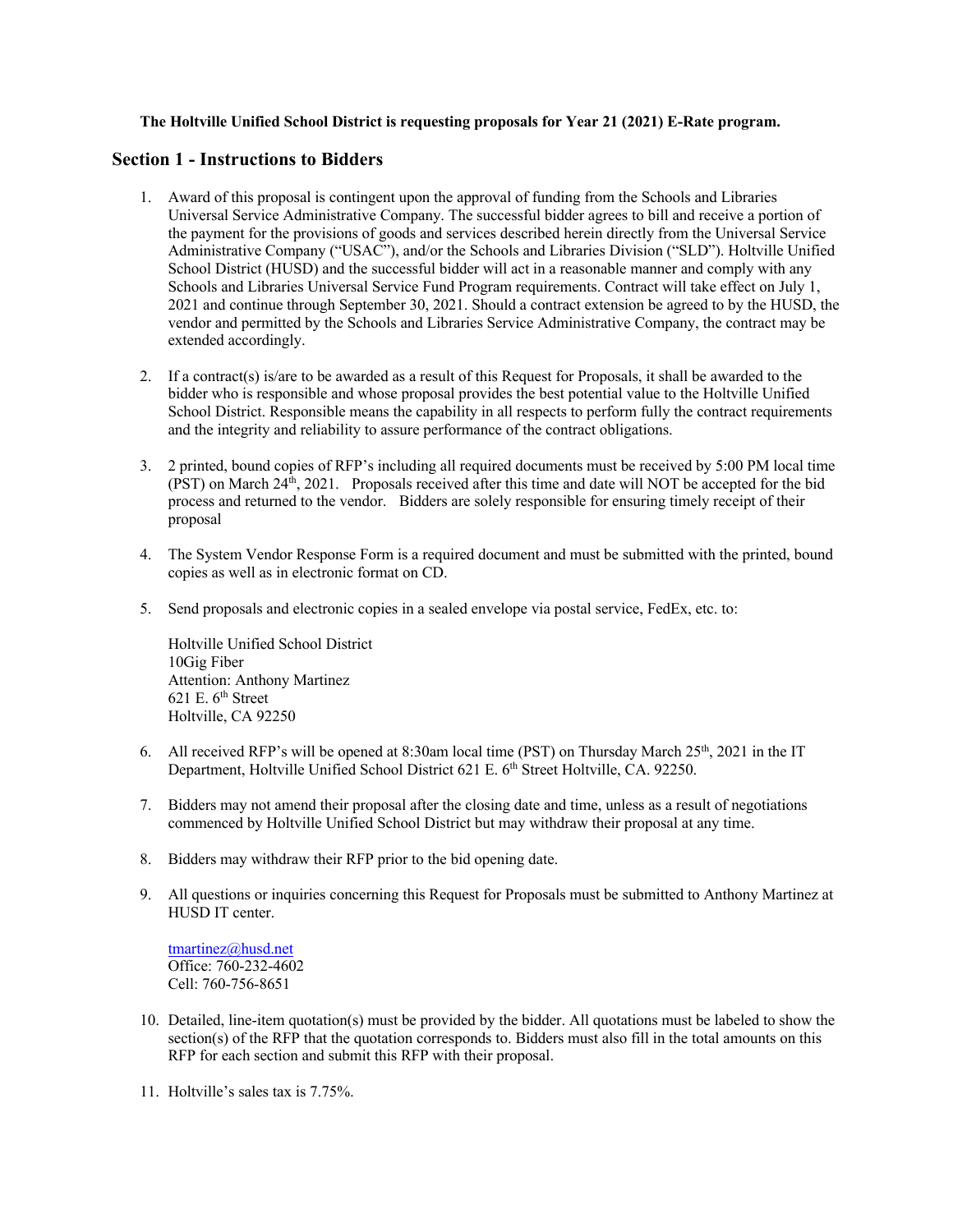- 12. Bidders must complete all forms that are part of this RFP. HUSD will not accept bids unless these forms are completely filled out.
- 13. The Board of Education of the Holtville Unified School District reserves the right to accept or reject any and all proposals, to negotiate with any or all responsible bidders, and to waive any irregularities or informalities in this RFP.
- 14. Any amendments or clarifications of this RFP will be posted to the E-rate section of the Holtville Unified School District web site (same section where this RFP was posted).
- 15. HUSD has the right to purchase items and services over and above the quantities specified in this RFP.
- 16. HUSD has the right to purchase items and services specified in this RFP if the district does not receive funding from the Schools and Library Division. Pending limited or no funding from the Schools and Library Division, the district at its option may purchase all or part of the items and services agreed to in the signed contract(s) for this RFP.
- 17. All equipment and material must be new. Used, refurbished or repurposed equipment or material shall not be acceptable.
- 18. Protests must be submitted in writing to the district Business Manager and will be addressed on an individual basis in a timely manner.
- 19. A contract with the selected vendor(s) and HUSD will be executed by both parties once it is awarded by the HUSD Board of Education. If agreement on the terms and conditions that are acceptable to HUSD cannot be achieved by that timeframe, the district reserves the right to continue negotiations or to award the proposal to another vendor and begin negotiations with that vendor.
- 20. The District fully reserves the right to cancel this Agreement due to non-availability or non-appropriation of sufficient funds. The District shall notify the Vendor of its intention to terminate at the earliest possible time.
- 21. List of documents to be completed and submitted to HUSD with this RFP:
	- a. E-rate Certification
	- b. References
	- c. Non-collusion Affidavit
	- d. E-rate Service Provider Contact Information
	- e. This RFP with bidder's responses
	- f. Itemized and detailed quotations and labeled according to instructions.
	- g. 2 bound printed copies of RFP's and electronic copy (on CD in PDF format)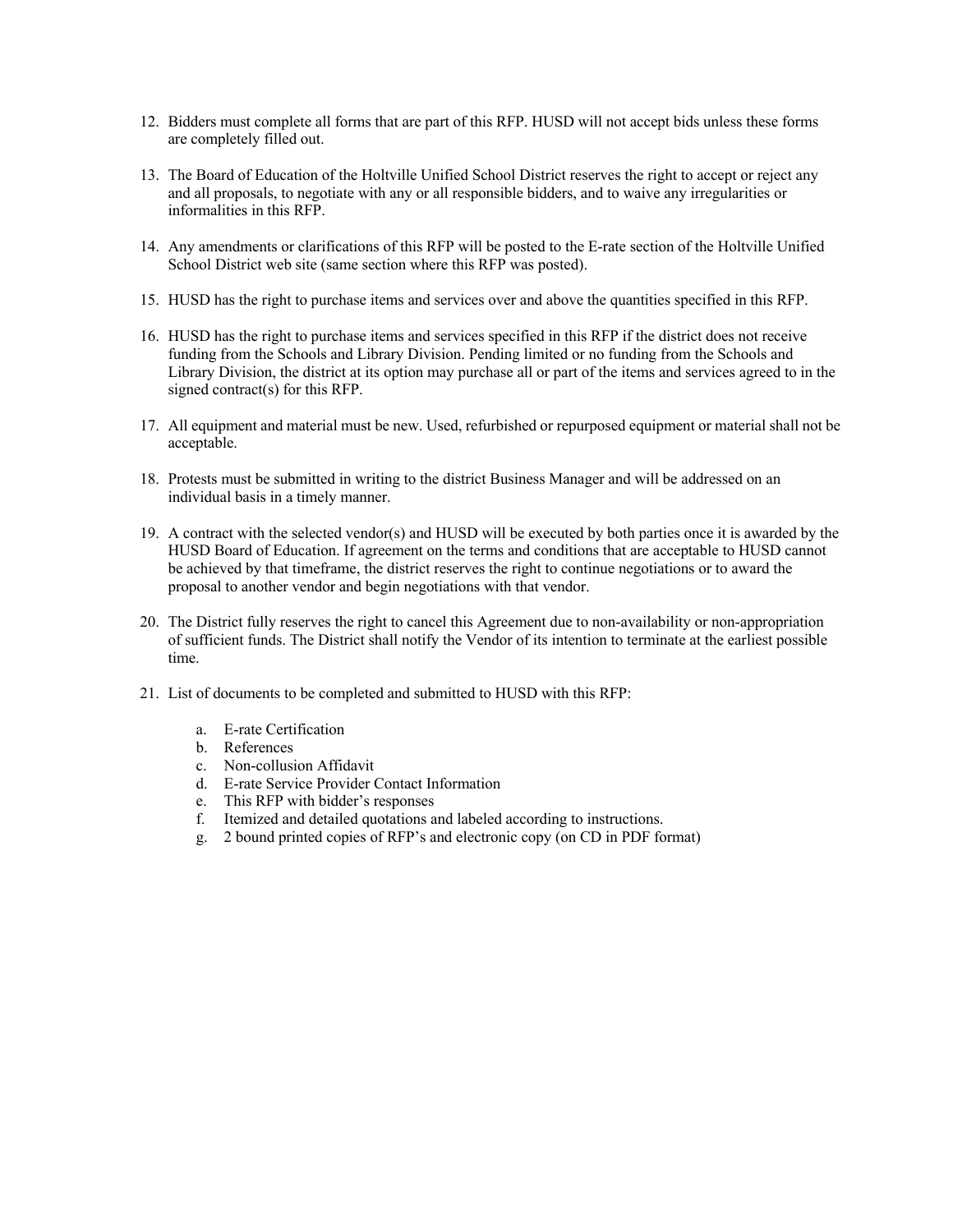## **Section 2 - Evaluation Factors for Award**

- 1. Any award to be made pursuant to this RFP will be based upon the proposal with appropriate consideration given to operational, technical, cost and management requirements.
- 2. Evaluations of offers will be based upon the vendor's responsiveness to the RFP and the total price quoted for all the items covered by the RFP.
- 3. The following elements will be the primary considerations in evaluating all submitted proposals and in the selection of a Vendor:
	- a. 55% Vendor's cost, including unit prices, labor rates, travel/trip charges, etc.
	- b. 20% Proposal preparation, thoroughness and responsiveness to this request for proposal.
	- c. 10% Vendor's experience, HUSD's prior experience with vendor (if any), overall installation and integration capabilities based upon performance record and availability of sufficient high quality vendor personnel with the required skills and experience for the specific approach.
	- d. 15% The extent to which the vendor's proposed solution fulfills HUSD's stated requirements as set out in this RFP.
- 4. HUSD may, at their discretion and without explanation to the prospective vendor's, at any time chose to discontinue this RFP without obligation to such prospective vendors.

District E-Rate Contact:

Anthony Martinez Senior Enterprise Systems and Network Engineer Holtville Unified School District tmartinez@husd.net 760-232-4602

Questions: Call 760-232-4602, ask for Anthony Martinez.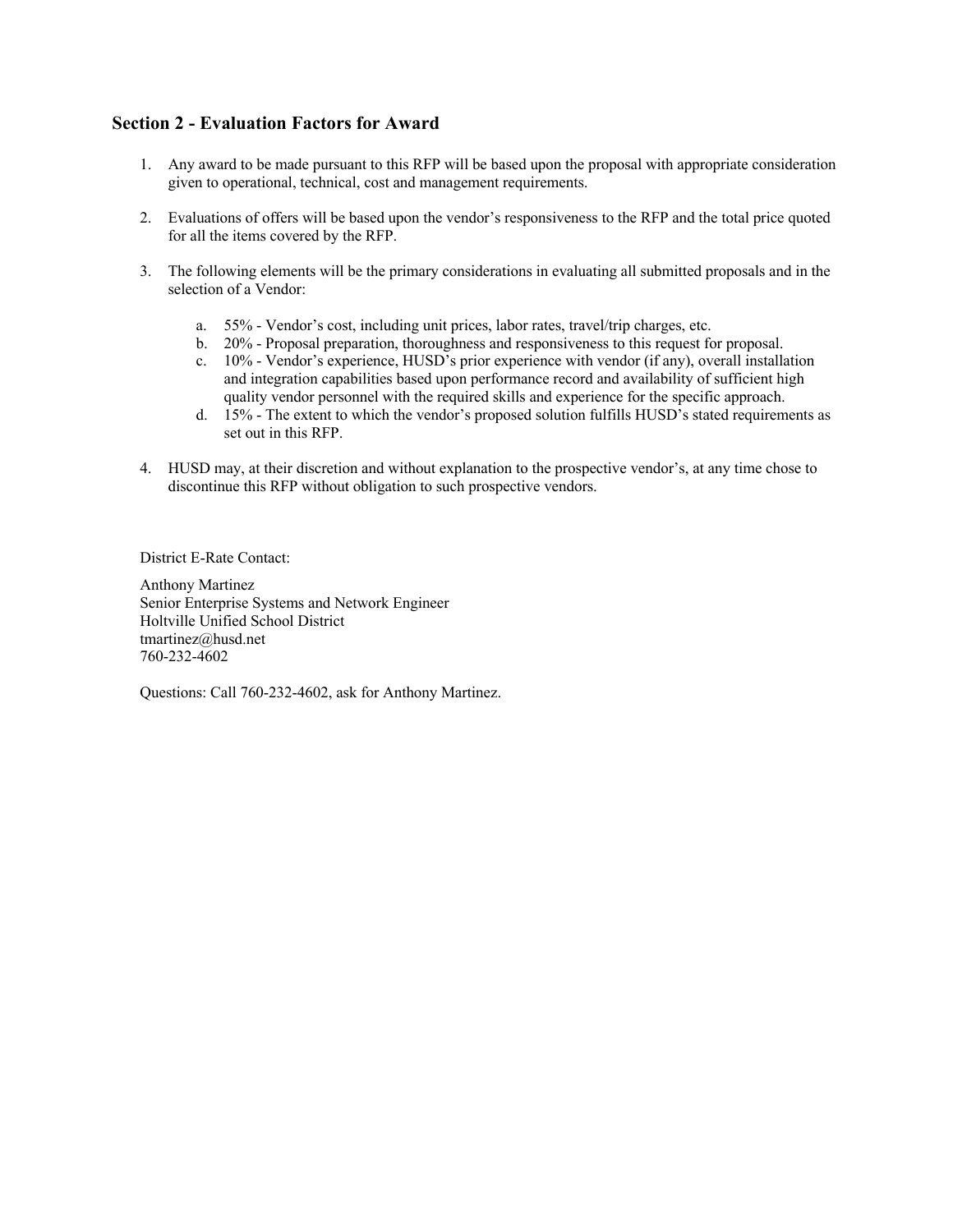## **Holtville Unified School District E-Rate Program Year 2021**

#### **E-Rate Certification**

| certify that                                               |                                                                                                                   |  |
|------------------------------------------------------------|-------------------------------------------------------------------------------------------------------------------|--|
| (Print or type name)                                       | (Company name)                                                                                                    |  |
|                                                            | is a service provider as defined by the E-Rate Program and has not been suspended or disbarred from participating |  |
| by the Federal Communications Commission. Our SPIN $\#$ is | and we have operated                                                                                              |  |
| under this SPIN for<br>vears.                              |                                                                                                                   |  |

I also certify to the acceptance of the following:

- 1. All information necessary to respond to any SLD request for information such as PIA (Program Integrity Assurance), Item 25 Selective Review, Audit performed by the FCC, the SLD, or their designated authority, will be furnished completely and in a timely manner sufficient to meet any response deadlines;
- 2. In the event an appeal is necessary, all information necessary to complete the appeal will be furnished completely and in a timely manner to the Holtville Unified School District, it's attorney(s) or authorized agent;
- 3. Any contract awarded for E-Rate Program Year 2021 is contingent upon the receipt of a Funding Commitment Decision Letter (FCDL) from the SLD that awards the requested discounts in full. In the event of a partial funding or no funding is granted, the District reserves the right to cancel the contract in whole or in part;
- 4. The District will be invoiced for only the matching funds portion and it is our responsibility, as the E-Rate Service Provider, to invoice the SLD for the remaining "non-discount" portion;

In the event the Holtville Unified School District wishes to perform a SPIN change, permission will be granted within the contract terms, provided 14 days prior written notice is given.

 $\mathcal{L}_\text{max}$  , and the set of the set of the set of the set of the set of the set of the set of the set of the set of

(Original signature in blue ink) (Today's date)

(Print or type name)

 $\mathcal{L}_\text{max}$  and  $\mathcal{L}_\text{max}$  and  $\mathcal{L}_\text{max}$  and  $\mathcal{L}_\text{max}$ 

 $\mathcal{L}_\text{max}$ 

(Title)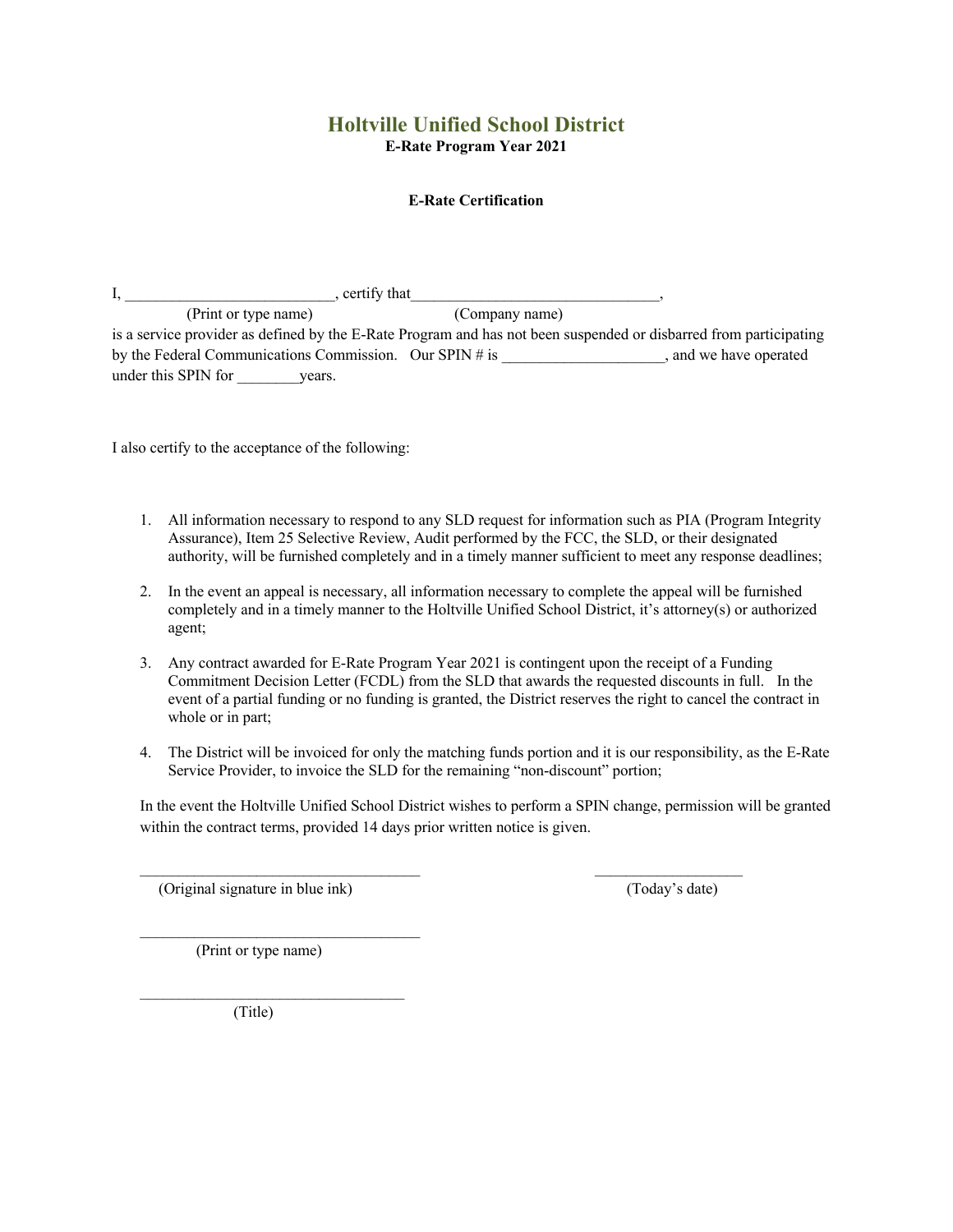# **Holtville Unified School District**

#### **E-Rate Program Year 2021**

#### **References**

Please provide a minimum of 3 professional references, specifically related to your past performance of projects of similar size and scope with other public school district in California. The Holtville Unified School District requests that these references be directly related to work performed within the guidelines of the E-Rate program.

 $\mathcal{L}_\mathcal{L} = \mathcal{L}_\mathcal{L}$  $\mathcal{L}_\mathcal{L} = \mathcal{L}_\mathcal{L} = \mathcal{L}_\mathcal{L} = \mathcal{L}_\mathcal{L} = \mathcal{L}_\mathcal{L} = \mathcal{L}_\mathcal{L} = \mathcal{L}_\mathcal{L} = \mathcal{L}_\mathcal{L} = \mathcal{L}_\mathcal{L} = \mathcal{L}_\mathcal{L} = \mathcal{L}_\mathcal{L} = \mathcal{L}_\mathcal{L} = \mathcal{L}_\mathcal{L} = \mathcal{L}_\mathcal{L} = \mathcal{L}_\mathcal{L} = \mathcal{L}_\mathcal{L} = \mathcal{L}_\mathcal{L}$ 

\_\_\_\_\_\_\_\_\_\_\_\_\_\_\_\_\_\_\_\_\_\_\_\_\_\_\_\_\_\_\_\_\_\_\_\_\_\_\_\_\_\_\_\_\_\_\_\_\_\_\_\_\_\_\_\_\_\_\_\_\_\_\_\_\_\_\_\_\_\_\_\_\_\_\_\_\_\_\_\_\_\_\_\_\_\_\_\_\_\_\_\_\_

 $\mathcal{L}_\mathcal{L} = \mathcal{L}_\mathcal{L}$ 

 $\mathcal{L}_\mathcal{L} = \mathcal{L}_\mathcal{L} = \mathcal{L}_\mathcal{L} = \mathcal{L}_\mathcal{L} = \mathcal{L}_\mathcal{L} = \mathcal{L}_\mathcal{L} = \mathcal{L}_\mathcal{L} = \mathcal{L}_\mathcal{L} = \mathcal{L}_\mathcal{L} = \mathcal{L}_\mathcal{L} = \mathcal{L}_\mathcal{L} = \mathcal{L}_\mathcal{L} = \mathcal{L}_\mathcal{L} = \mathcal{L}_\mathcal{L} = \mathcal{L}_\mathcal{L} = \mathcal{L}_\mathcal{L} = \mathcal{L}_\mathcal{L}$ 

| Name of Client                |  |  |  |
|-------------------------------|--|--|--|
| Type (School District, etc.)  |  |  |  |
| Contact Person's Name         |  |  |  |
| Contact Person's Title        |  |  |  |
| Contact Person's Phone        |  |  |  |
| Contact Person's Email        |  |  |  |
| <b>Total Project Cost</b>     |  |  |  |
| Description of Work Performed |  |  |  |

### Name of Client

| Type (School District, etc.)  |  |  |
|-------------------------------|--|--|
| Contact Person's Name         |  |  |
| Contact Person's Title        |  |  |
| Contact Person's Phone        |  |  |
| Contact Person's Email        |  |  |
| <b>Total Project Cost</b>     |  |  |
| Description of Work Performed |  |  |

 $\mathcal{L}_\text{max}$  and  $\mathcal{L}_\text{max}$  and  $\mathcal{L}_\text{max}$  and  $\mathcal{L}_\text{max}$ 

 $\mathcal{L}_\text{max}$  and  $\mathcal{L}_\text{max}$  and  $\mathcal{L}_\text{max}$  and  $\mathcal{L}_\text{max}$ 

 $\mathcal{L}_\text{max}$  and  $\mathcal{L}_\text{max}$  and  $\mathcal{L}_\text{max}$  and  $\mathcal{L}_\text{max}$ 

| Name of Client                |  |  |
|-------------------------------|--|--|
| Type (School District, etc.)  |  |  |
| Contact Person's Name         |  |  |
| Contact Person's Title        |  |  |
| Contact Person's Phone        |  |  |
| Contact Person's Email        |  |  |
| <b>Total Project Cost</b>     |  |  |
| Description of Work Performed |  |  |